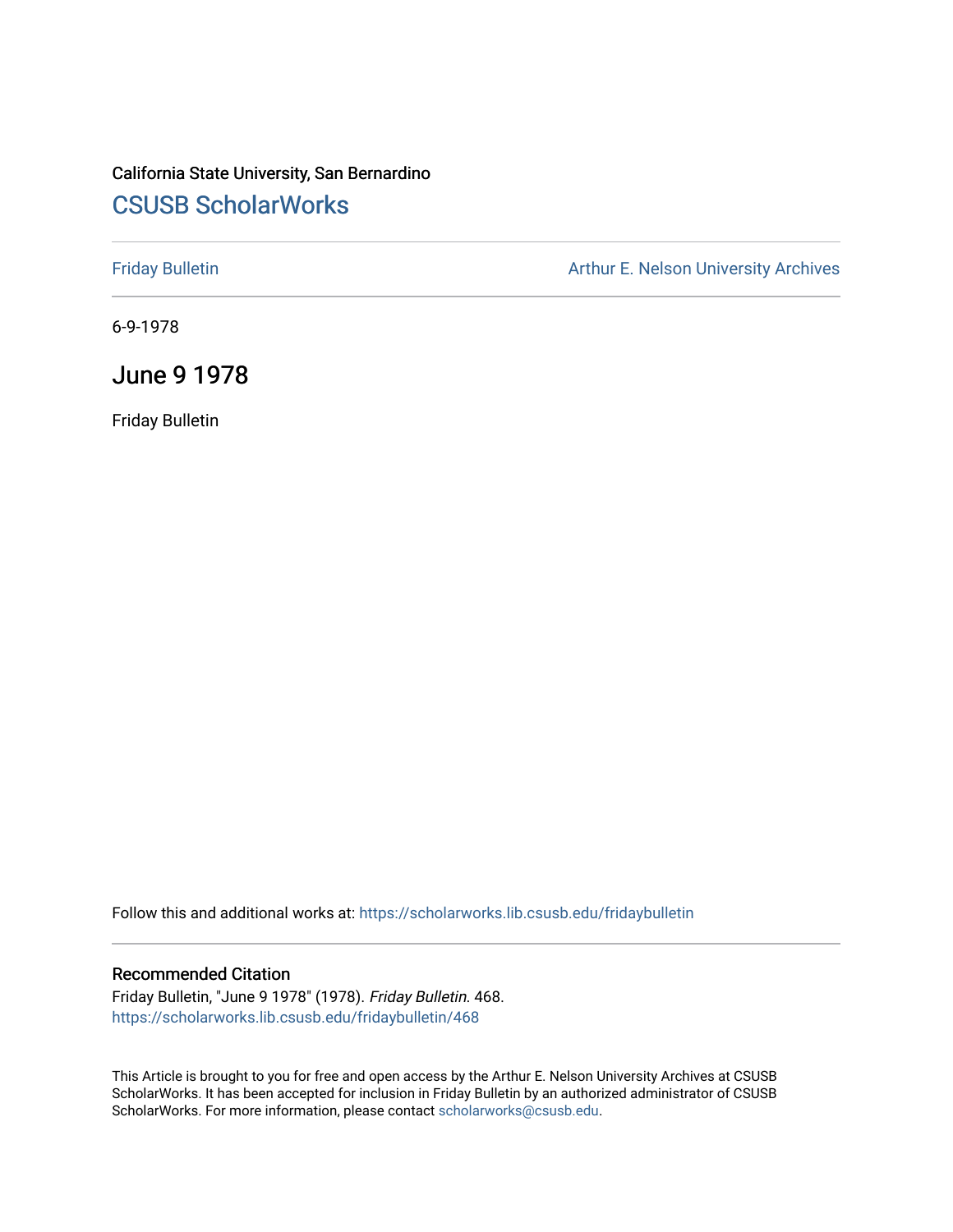

# **Commencement**

TWELFTH ANNUAL COMMENCEMENT EXERCISES TO CONVENE ON SATURDAY MORNING, JUNE 17

More than 660 bachelor's candidates and 200 master's candidates will be honored when Cal State, San Bernardino convenes its commencement ceremonies Saturday, June 17 at 9:30 a.m. on the South Gymnasium Lawn.

Degrees will be conferred by President John M. Pfau.

Following a tradition established five years ago, in lieu of a Commencement speaker President Pfau will deliver a brief address in recognition of the gradu-<br>ating class.

Tickets for seating are not required. Seats are not reserved, but guests are urged to arrive early to find the best parking and seats.

It is expected that over 440 degree candidates, led by Marshal John Heeren, will march in the academic processional. With the faculty, they will file into the Commencement area to the music of the Wind Ensemble directed by Paul Curnow.

Vice President Gerald M. Scherba will present the candidates for degrees. The invocation and benediction will be given by The Reverend James C. Huffstutler, Associate Pastor of the First United Presbyterian Church of San Bernardino.

The faculty will be led by Marshal Eugene Garver and the College Marshal Carol Goss.

Masters degree candidates will be hooded by School Deans H. Arthur Hoverland, Administration; Nathan Kravetz, Education; James D. Crum, Natural Sciences; Ward M. McAfee, Social and Behavioral Sciences.

Kevin Gallagher, student representative on the Board of Trustees, will represent that body and Verne F. Potter will represent the CSCSB Advisory Board.

A reception honoring the candidates and their guests will follow the ceremony imnediately. It will be held in the Gymnasium. **\* \* \*** 

FACULTY PROMOTIONS<br>FOR 1978-79 LISTED Sixteen members of the CSCSB faculty have received promotions, effective September 1, 1978.

## Promoted from Associate Professor to Professor:

Kogers (Administration), Don Woodford (Art), Amanda S. Rudisill<br>), Helene W. Koon (English), Jorun B. Johns (German), Sarojam K.<br>qv), James L. Murnhy (Mathematics), Eesk L. (Art (Dh.), Sarojam K. Mankau (Biology), James L. Murphy (Mathematics), Fook L. Liu (Physics), and Carl<br>P. Wagoner (Sociology).

(Continued on page Q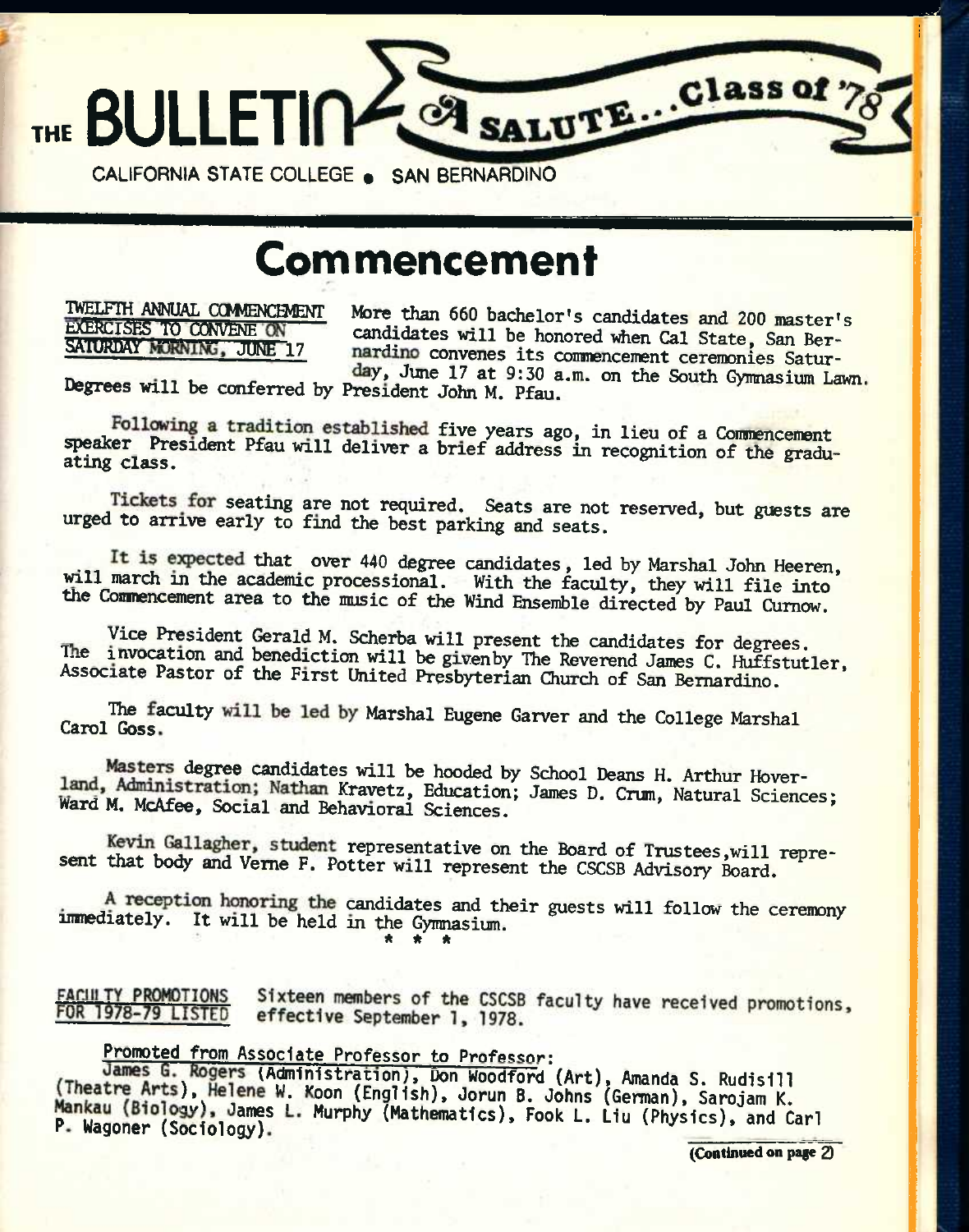Promoted from Assistant Professor to Associate Professor:

## PROMOTIONS Continued from page 1

M. William Aussieker, Jr. (Administration); Eugene Garver (Philosophy); Lawrence W. Cappel (Health Science); Gregory L. Price (P.E. and Recreation); Richard T. Ackley (Political Science); Charles

D. Hoffman (Psychology); and Robert M. O'Brien (Sociology).

Appointments from full-time Lecturer to Assistant Professor are: James D. Person (Education); Sherrie R. Bartell (Education); and Frederick W. Keene (Mathematics). Appointment from full-time Lecturer to Associate Professor: David Shichor (Sociology).

DANCING CLASS OFFERED AT NOON THIS SUMMER

This summer the Extension program will offer aerobic dancing during the lunch hour in the Small Gym. Aerobic dancing is basically a physical conditioning for muscle

toning, endurance and coordination, with an enphasis on fun.

Also being offered are courses in tennis, disco dancing and self defense. Contact the Extension Office, 7527, for more information.

. . . FINALS AND SUMMER SCHEDULES . . . June 19 and June 20 7:15 a.m. to 2 p.m. CAFETERIA June 21 through July 28  $-7:15$  a.m. to 2:00 p.m. 5:00 p.m. to 6:00 p.m. Closed July 29 through September 10 LIBRARY Finals - Monday, June 12 - Thursday, June 15: 8:00 a.m. to 11:00 p.m. Break - June 17 to June 20 Honday, June 12 - Indiscay, June 15: 8:00 a.m. to 7:100 p.m.<br>Friday, June 16: 8:00 p.m. 5:00 p.m. Closed Saturday and Sunday

"BULLETIN"

This is the last issue of the 1977-78 academic year. Summer editions will be published as news events warrant.

IN MEMORTAM - *Tke. CoZtzQH (lag toa6 at hal(-mas,t ojx/itg tht6* weefe *a& a memoataZ to*  Kathleen Lucille Goedeck, *Physical Plant custodian who died at her home, at 1* a.m. *Sunday, June. 4, 197S.* 

*Mrs. Goedeck, 35, who joined the College in April, 1975, had been assigned to the Creative Arts Building since its opening. Her previous areas were the* Physical Science and Student Services Buildings.

*She l6 6uA.vlved by hex husband, Vavld, and thxee chlldxen, Siln, 12, Robin,*  eight, and Shelly, seven. Born in Ryon Park, Wyoming, Mrs. Goedeck graduated from *John Mulx High School In Pasadena.* 

## *PERSONALS*

*'tl t ts*  The College congratulates Mr. and Mrs. Chet Anderson (Sherri Ackley, Activities) upon the occasion of their marriage on May

### **CSCSB BULLETIN**

**The California State College, San Bernardino BULLETIN is published by the Office of Col-lege Relations, AD-151, Ext. 7217. Material for publication must be received by noon Tuesday before the Friday of publication.** 

**Editor Barbara Nolte** 

**Printed at Duplicating** 

26 in San Bernardino, Mr. Anderson is a sanitary engineer with the State of California Health Department.

**STUDENT UNION SUMMER HOURS - Effective June 19, the following hours are in effect through July 30: 8 a.m. - 7 p.m. Monday through Thursday 8 a.m. - 5 p.m. Friday Closed Saturday & Sunday Pub: Open 1 p.m. until closing time. 2**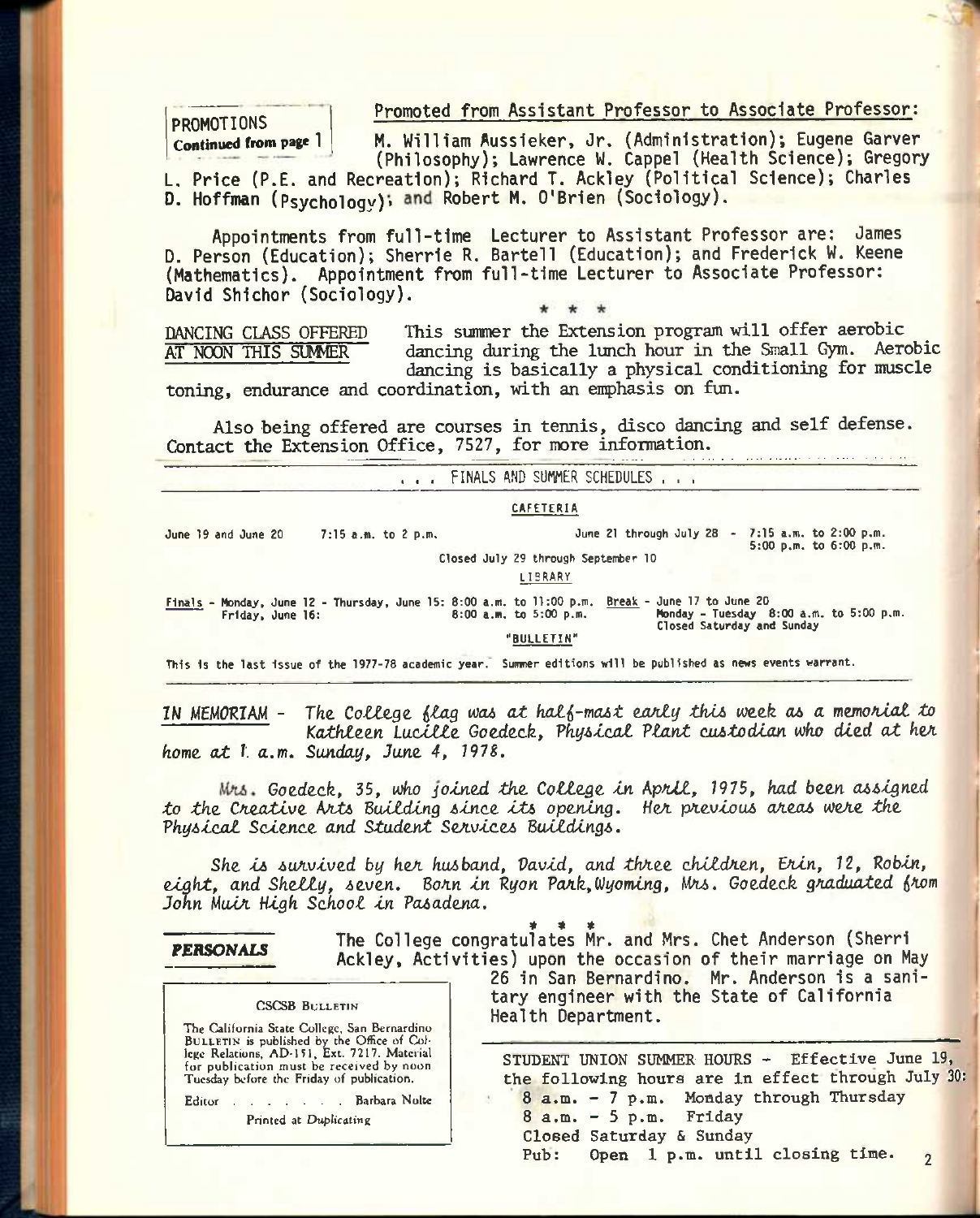**38 GRADUATING SENIORS Thirty-eight seniors are graduating this Spring in style.**  They will graduate with honors, high honors or highest **honors.** 

**Three, all women, have earned highest honors, with a GPA of 3.9 or better. Rosalyn Faith Baucom will graduate with highest honors with a B.A. in Child Development; Deborah Susan Lenz, with highest honors in Sociology; and Jolene Martin, with highest honors in Math and Physics.** 

**Ten are graduating with high honors: Laura Lee Barbour (Psychology); Nancy Marie Culhane (Psychology); Pamela A, Dickey (Biology); Martha Fuhrman (Administration); Cathryn Harold (Psychology); Patricia Anne Mitchell (Psychology); Sally Pierce (Psychology); Rebecca Royal (Art); Elaine Williams (Psychology); Osman Omar (Vocational Education).** 

**Graduating with honors are Becky Ann Burgess,Ann Marie Clark, Maureen Cothran, Jane Esther Davison, Paul BeMeo, Marilyn Ebina, Christine Ford, Sondra Heimark, John Herrick, Robert Hummell, Lois Hyatt, Janice Lemmond, Bennett McAllister, Dean Mc Intyre, S. Connie Mead, Thomas Randolph, Gregory Reider, Rachel Riddle, Brenda Grannis-Smith, Nancy Tudor, Elizabeth Tapie, Sue Ann Henderson, Jeffrey Oetegen, Nina Ann Perkins, And James Slepski.** 

## **WHAT SOME OF OUR GRADS ARE DOING . , .**

Jolene *Martin (Sr., Math & Physics) has received notification by the California Mathematics Coimcil Southern Section, of her selection by the Scholarship Com^ mittee to receive a \$500 scholarship award. The award was offered for students enrolled in a secondary education-credential program,* 

*Deborah Hanki (Geography) has been hired by Area Information* Systems *to do landuse analysis,* 

*+* 

**+**  *Charles Limon (Geography) was recently hired by the State of California Depart ment of Transportation,*  **+** 

*Mollie Rowan (MBA candidate) and ffarlene Boehm (Administration) were awarded thd graduate and undergraduate Wall Street Journal Student Achievement Awards, voted*  by the faculty of the School of Administration. They were also awarded Letters *of Commendation for their outstanding service to the School of Administration, along with Muriel Murray, Maru Reisenholfer and Diana Neumeuer,* 

**+** 

*Kevin Moloney has been hired as a staff accountant at Eadie & Payne, CPA firm; Mary Reisenhofer & Brian DeWitt with B,R, Sharp, CPA firm of Riverside,as accountants,* 

Michael Moore (B.A., '77) begins graduate work leading to the Ph.D. in chemistry *at University of Illinois in Septeml)er,* 

•f Wanda Norton was granted the Alpha Kappa *Psi Scholastic Achievement Award b*y the *Fraternity. <i> <b><i>Properties in the second of the second of the second of the second of the second of the second of the second of the second of the second of the second of the second of the second of the second of the +* 

ffan<?y *Culhane (Psychology) will make her third trip to Finland in July where she will work for the Finish American Society as a kindergarten teacher for one year. Following that she will return to the United States and enter a psychology*  graduate program. **Exercise 2018 Exercise 2018 Exercise 2018** 

**(Continued on page 4)**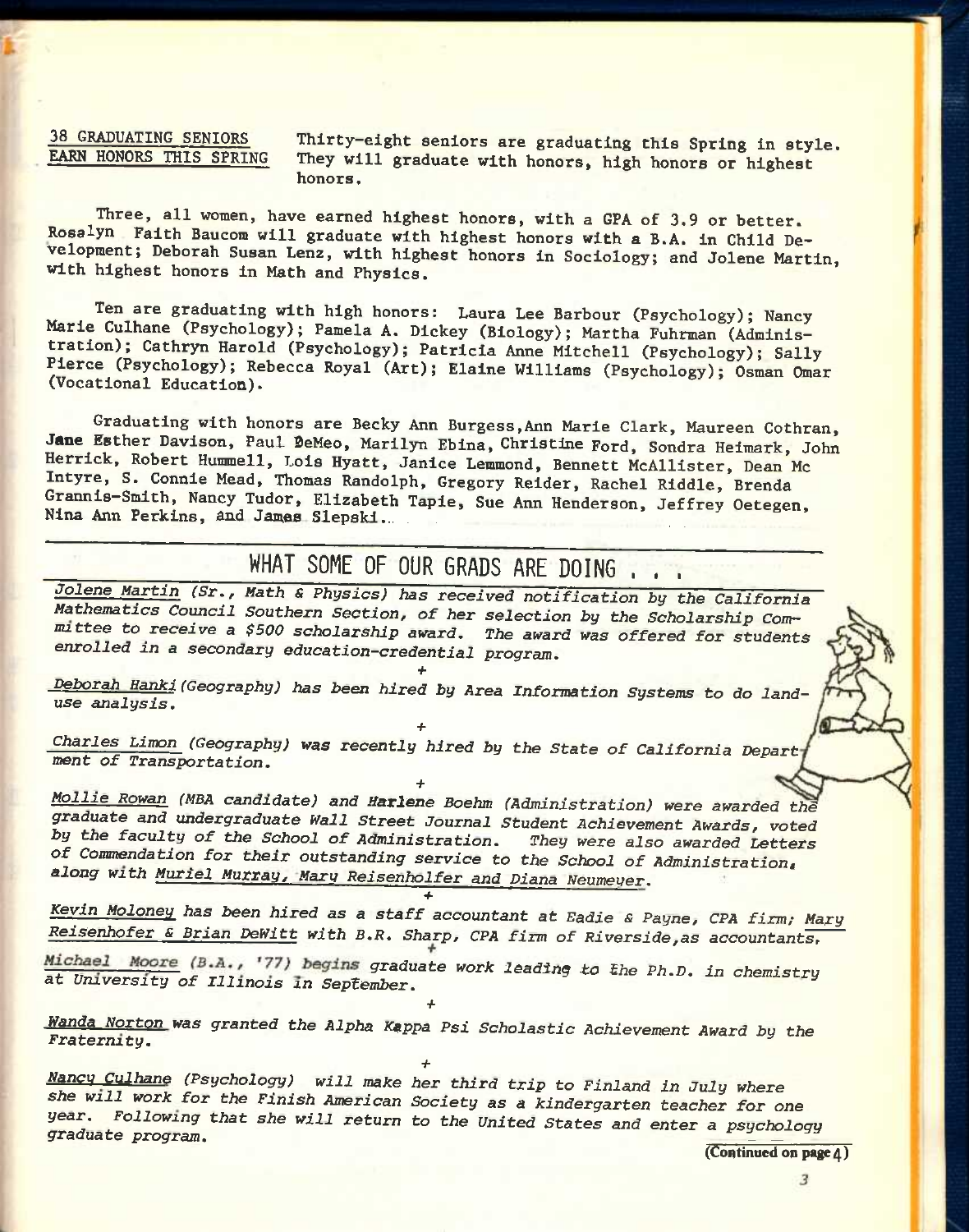**Professional Activities ElliottBarkan** (History) has been invited by the **International Communications Agency, a branch of** 

the U.S. Information Serrice, to present a series of lectures on <sup>#American Ethnic</sup> Groups in the West<sup>"</sup> in Falkenstein, Germany, July 24-29, to a group of German **college professors and teachers of the Gymnasium.** 

**+ Robert Blackey (History), Saro.jam Mankau (Biology) and Robert Roberts (History) will be in Lawrenceville, New Jersey, the week of June 12, to participate in the grading of Advanced Placement examinations in European history, biology, and American history respectively.** 

**+ Amer El-Ahraf (Health Science) gave the keynote speech at the Washington State**  Environmental Health Assn. Annual Meeting on May 18. Dr. El-Ahraf also partici**pated with faculty of the University of Washington and Washington State University in a discussion of new trends in environmental health education.** 

**+ David Shichor. David Decker, and Robert O'Brien (Sociology) are going to present their paper, "An empirical analysis of population density and criminal victimization in central cities; some unexpected findings" at the 73rd Annual Meeting**  of the American Sociological Assn. in San Francisco, Sept. 4-8.



**Speaking up.** 

**Enrique O.iembarrena (Foreign Languages) and students from the CSCSB Spanish Club appeared on KPIM (Channel 42) in a televised performance of the Spanish play El rabo del diablo. Professor Ojembarrena directed and introduced the play which was performed by students Maria Carmona and Enrique Martinez. \* \* \*** 

**Hal Hoverland (Administration) spoke at Casa Ramona on May 7 at an event honoring the students in the bi-lingual/bi-cultural program at San Bernardino High School.**  \* \* \*



*DlRECWRy CHANGES* 

**THE FOLLOWING EMPLOYEE IS WELCOMED TO CAMPUS:** 

**7205 SHARP, Sylvia M. Cler. Asst., Personnel, SS-151 1238 Friar In. Redlands, CA 92373**  793-9950

CHAN**J**ES**; Joe Jones, Phys. Plant, from temp, to permanent Barbara Simmons, Phys. Plant, from temp, to permanent** 

**PROMOTIONS: Michael Hickman to Refrigeration Mechanic Janet Gregoire to Cler. Asst. IIB, Financial Aid** 

GRADUATES Continued from page **3** 

*Patricia Mitchell (Psychology) has been accepted into the M.S. program in clinical psychology, with an assistantship, at San Diego State U,* 

 $+$ *Aleta Vail (Psychology) has been accepted into an* **W.5.** *program in clinical psychr ology at Cal State U, Fullerton.* 

*+* 

*Pam Gray ('77 Geography/Econ. major),following a* **year's** *employment with the San Bernardino County Environmental Improvement agency,has accepted a \$5,500 grant to do graduate work in Geography* **at** *V,C,,Santa Barbara this fall, ^*